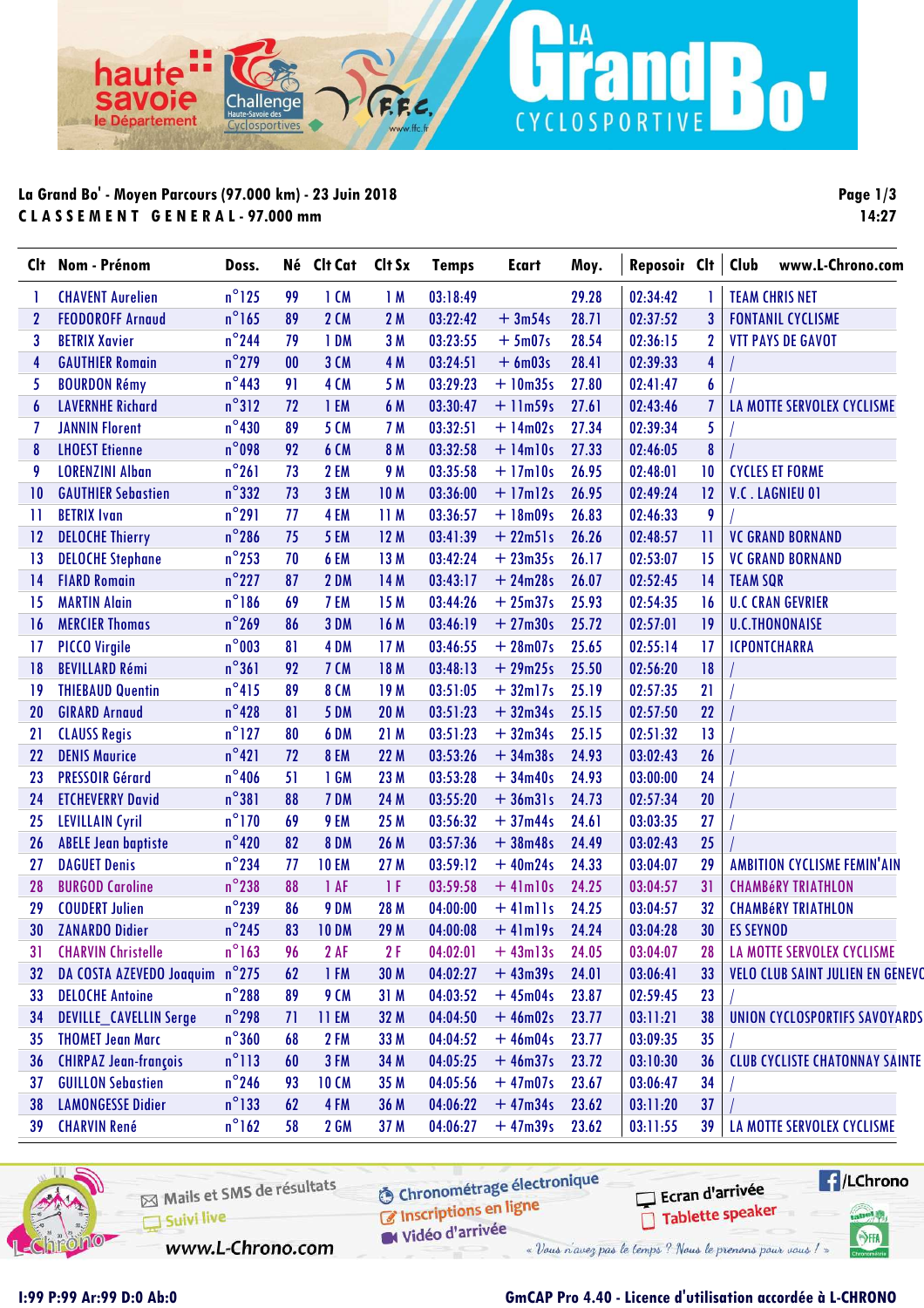# **La Grand Bo' - Moyen Parcours (97.000 km) - 23 Juin 2018 C L A S S E M E N T G E N E R A L - 97.000 mm**

Cha

 $AnA$ 

ha

savoje

le Département

**Page 2/3 14:27**

n<sup>u</sup>

| Clt | Nom - Prénom                    | Doss.           |    | Né Clt Cat   | Clt Sx | <b>Temps</b> | <b>Ecart</b>                                 | Moy.  | Reposoir Clt   Club |    |                     | www.L-Chrono.com                   |
|-----|---------------------------------|-----------------|----|--------------|--------|--------------|----------------------------------------------|-------|---------------------|----|---------------------|------------------------------------|
| 40  | <b>VINIT André</b>              | $n^{\circ}378$  | 60 | 5 FM         | 38 M   | 04:09:06     | $+50$ ml7s                                   | 23.37 | 03:12:11            | 40 |                     |                                    |
| 41  | <b>SETIF Patrick</b>            | $n^{\circ}$ 173 | 60 | 6 FM         | 39 M   | 04:12:20     | $+53m32s$                                    | 23.07 | 03:16:25            | 43 |                     | <b>TEAM CHRIS NET</b>              |
| 42  | <b>BERNET Franck</b>            | $n^{\circ}$ 408 | 73 | <b>12 EM</b> | 40 M   | 04:14:00     | $+ 55$ mlls                                  | 22.91 | 03:16:21            | 42 |                     |                                    |
| 43  | <b>VAN DER STRAETEN Antonin</b> | $n^{\circ}$ 035 | 96 | 11 CM        | 41 M   | 04:14:23     | $+55m35s$                                    | 22.88 | 03:18:20            | 46 |                     | <b>ORDUS TEMPLORUM</b>             |
| 44  | <b>GRÉGORIS Jean-marc</b>       | $n^{\circ}$ 294 | 64 | 7 FM         | 42 M   | 04:17:10     | $+58m22s$                                    | 22.63 | 03:17:15            | 45 |                     | Vélo CLUB DE ST JULIEN EN GENEVO   |
| 45  | D'AMBROSIO Jérôme               | $n^{\circ}$ 198 | 79 | <b>11 DM</b> | 43 M   | 04:17:17     | $+58m29s$                                    | 22.62 | 03:15:04            | 41 |                     |                                    |
| 46  | <b>LACROIX Philippe</b>         | $n^{\circ}$ 199 | 51 | 3 GM         | 44 M   | 04:19:51     | $+1h01m02$                                   | 22.40 | 03:19:20            | 48 |                     | <b>BRISON ST INNOCENT CYCLISME</b> |
| 47  | <b>CHAMPAVIER Laurence</b>      | $n^{\circ}$ 175 | 77 | 1 ABF        | 3F     | 04:20:49     | $+1h02m00$                                   | 22.32 | 03:22:03            | 49 |                     | <b>TEAM LA FORESTIÈRE</b>          |
| 48  | <b>TABOURIN Jean Lou</b>        | $n^{\circ}427$  | 60 | <b>8 FM</b>  | 45 M   |              | $04:22:23$ + 1h03m34                         | 22.18 | 03:18:38            | 47 |                     |                                    |
| 49  | <b>CALLEJON Stéphane</b>        | $n^{\circ}089$  | 69 | <b>13 EM</b> | 46 M   | 04:22:44     | $+1h03m56$                                   | 22.15 |                     |    |                     | <b>U.C. MORNANTAISE</b>            |
| 50  | <b>DE WAEGENEIRE Kevin</b>      | $n^{\circ}$ 442 | 80 | <b>12 DM</b> | 47 M   |              | $04:24:05$ + 1h05m16                         | 22.04 | 03:24:21            | 50 |                     |                                    |
| 51  | <b>RIVIER Nathalie</b>          | $n^{\circ}441$  | 70 | 2 ABF        | 4F     | 04:27:02     | $+1h08m14$                                   | 21.80 | 03:26:07            | 52 |                     |                                    |
| 52  | <b>RIVIER Hervé</b>             | $n^{\circ}$ 439 | 67 | 9 FM         | 48 M   |              | $04:27:02$ + 1h08m14                         | 21.80 | 03:26:07            | 51 |                     |                                    |
| 53  | <b>CROZ Pascal</b>              | $n^{\circ}161$  | 62 | <b>10 FM</b> | 49 M   |              | $04:28:55$ + 1h10m07                         | 21.64 | 03:26:53            | 53 | <b>CHAMONIX</b>     |                                    |
| 54  | <b>LONGELIN Michaël</b>         | $n^{\circ}$ 296 | 71 | <b>14 EM</b> | 50 M   |              | $04:36:34$ + 1h17m46                         | 21.04 | 03:36:23            | 59 |                     |                                    |
| 55  | <b>GASPERIN Mickael</b>         | $n^{\circ}$ 450 | 89 | <b>12 CM</b> | 51 M   | 04:36:48     | $+1h18m00$                                   | 21.03 | 03:37:49            | 63 |                     |                                    |
| 56  | <b>LEPAVEC Yves</b>             | $n^{\circ}$ 270 | 56 | 4 GM         | 52 M   | 04:37:31     | $+$ 1h18m42                                  | 20.97 | 03:36:24            | 60 |                     |                                    |
| 57  | <b>WHITE Laurent</b>            | $n^{\circ}$ 049 | 80 | <b>13 DM</b> | 53 M   | 04:37:49     | $+1h19m01$                                   | 20.95 | 03:48:40            | 73 |                     |                                    |
| 58  | <b>MONTESSUIT Sébastien</b>     | $n^{\circ}$ 194 | 75 | <b>15 EM</b> | 54 M   | 04:38:31     | $+1h19m43$                                   | 20.90 | 03:32:41            | 55 |                     |                                    |
| 59  | <b>HEMPHILL Robert</b>          | $n^{\circ}370$  | 69 | <b>16 EM</b> | 55 M   |              | $04:39:07$ + 1h20m19                         | 20.85 | 03:34:08            | 58 |                     |                                    |
| 60  | <b>PERRIGUEY Jerome</b>         | $n^{\circ}$ 043 | 70 | <b>17 EM</b> | 56 M   |              | $04:39:37 + 1h20m49$                         | 20.81 | 03:33:44            | 57 |                     | YAUTE CYCLISME                     |
| 61  | <b>CHAUMONTET Christelle</b>    | $n^{\circ}$ 445 | 83 | 3 ABF        | 5F     | 04:41:06     | $+$ 1h22m17                                  | 20.71 | 03:39:34            | 65 |                     |                                    |
| 62  | <b>GASPERIN Anthony</b>         | $n^{\circ}$ 447 | 83 | <b>14 DM</b> | 57 M   | 04:43:09     | $+$ 1h24m21                                  | 20.55 | 03:29:55            | 54 |                     |                                    |
| 63  | <b>MACHADO Simao</b>            | $n^{\circ}$ 290 | 77 | <b>18 EM</b> | 58 M   |              | $04:43:15 + 1h24m26$                         | 20.55 | 03:33:44            | 56 |                     | YAUTE CYCLISME                     |
| 64  | <b>LECRIVAIN Pascale</b>        | $n^{\circ}380$  | 65 | 1 BF         | 6F     |              | $04:45:36$ + lh26m47                         | 20.38 | 03:36:41            | 62 |                     |                                    |
| 65  | <b>SCHRAM Hendrik</b>           | $n^{\circ}084$  | 74 | <b>19 EM</b> | 59 M   |              | $04:47:25$ + 1h28m37                         | 20.25 | 03:39:23            | 64 |                     |                                    |
| 66  | <b>LABOUTE Laurent</b>          | $n^{\circ}$ 122 | 64 | <b>11 FM</b> | 60 M   |              | $04:47:39$ + 1h28m50                         | 20.23 | 03:36:40            | 61 | <b>LAC ALLIANCE</b> |                                    |
| 67  | <b>LEVASSEUR Jean pierre</b>    | $n^{\circ}$ 058 | 57 | <b>5 GM</b>  | 61 M   | 04:47:42     | $+1h28m54$                                   | 20.23 | 03:45:51            | 69 | <b>COMITE ARA</b>   |                                    |
| 68  | <b>DARD POURRAT Delphine</b>    | $n^{\circ}107$  | 83 | 4 ABF        | 7 F    | 04:50:52     | $+1h32m04$                                   | 20.01 | 03:45:57            | 71 |                     | <b>RYU-YAMA BERINGEN</b>           |
| 69  | <b>GARNER Betony</b>            | $n^{\circ}$ 276 | 78 | 5 ABF        | 8F     |              | $04:52:33 + 1h33m44$                         | 19.89 | 03:42:45            | 66 |                     |                                    |
| 70  | <b>DUCHENE Yves</b>             |                 |    |              |        |              | n°386 61 12 FM 62 M 04:56:46 + 1h37m58 19.61 |       | $03:45:55$ 70       |    | $\mathbf{I}$        |                                    |
| 71  | <b>ALAMEEMI Humaid</b>          | $n^{\circ}082$  | 83 | <b>15 DM</b> | 63 M   | 04:58:11     | $+1h39m22$                                   | 19.52 | 03:45:33            | 68 |                     |                                    |
| 72  | <b>MARECHALLE Bruno</b>         | $n^{\circ}$ 069 | 79 | <b>16 DM</b> | 64 M   |              | $05:00:13 + 1h41m25$                         | 19.39 | 03:56:09            | 77 |                     |                                    |
| 73  | <b>TAGLANG Laurent</b>          | $n^{\circ}$ 236 | 76 | <b>20 EM</b> | 65 M   |              | $05:05:17 + 1h46m29$                         | 19.06 | 03:17:06            | 44 |                     | <b>G.O. LA LECHERE</b>             |
| 74  | <b>ELDER Nicholas</b>           | $n^{\circ}331$  | 68 | <b>13 FM</b> | 66 M   |              | $05:06:18$ + 1h47m29                         | 19.00 | 03:47:01            | 72 |                     |                                    |
| 75  | <b>BURG Bénédicte</b>           | $n^{\circ}$ 232 | 92 | <b>3 AF</b>  | 9 F    |              | $05:09:20$ + 1h50m31                         | 18.82 | 03:56:08            | 75 |                     | <b>COLMAR TRAIL AVENTURES</b>      |
| 76  | <b>DESTANNES Ludovic</b>        | $n^{\circ}$ 223 | 64 | <b>14 FM</b> | 67 M   |              | $05:11:09$ + 1h52m21                         | 18.71 | 03:56:09            | 76 |                     | <b>HAUT JURA VO3MAX</b>            |
| 77  | <b>COPETTI Maurice</b>          | $n^{\circ}$ 072 | 60 | <b>15 FM</b> | 68 M   | 05:15:56     | $+1h57m08$                                   | 18.42 | 03:55:37            | 74 |                     | <b>UNION CYCLISTE LUTTERBACH</b>   |
| 78  | <b>DESROCHES Emmanuel</b>       | $n^{\circ}$ 394 | 68 | <b>16 FM</b> | 69 M   |              | $05:17:07$ + 1h58m18                         | 18.35 | 04:00:09            | 80 |                     |                                    |
|     |                                 |                 |    |              |        |              |                                              |       |                     |    |                     |                                    |

LA

CYCLOSPORTIVE